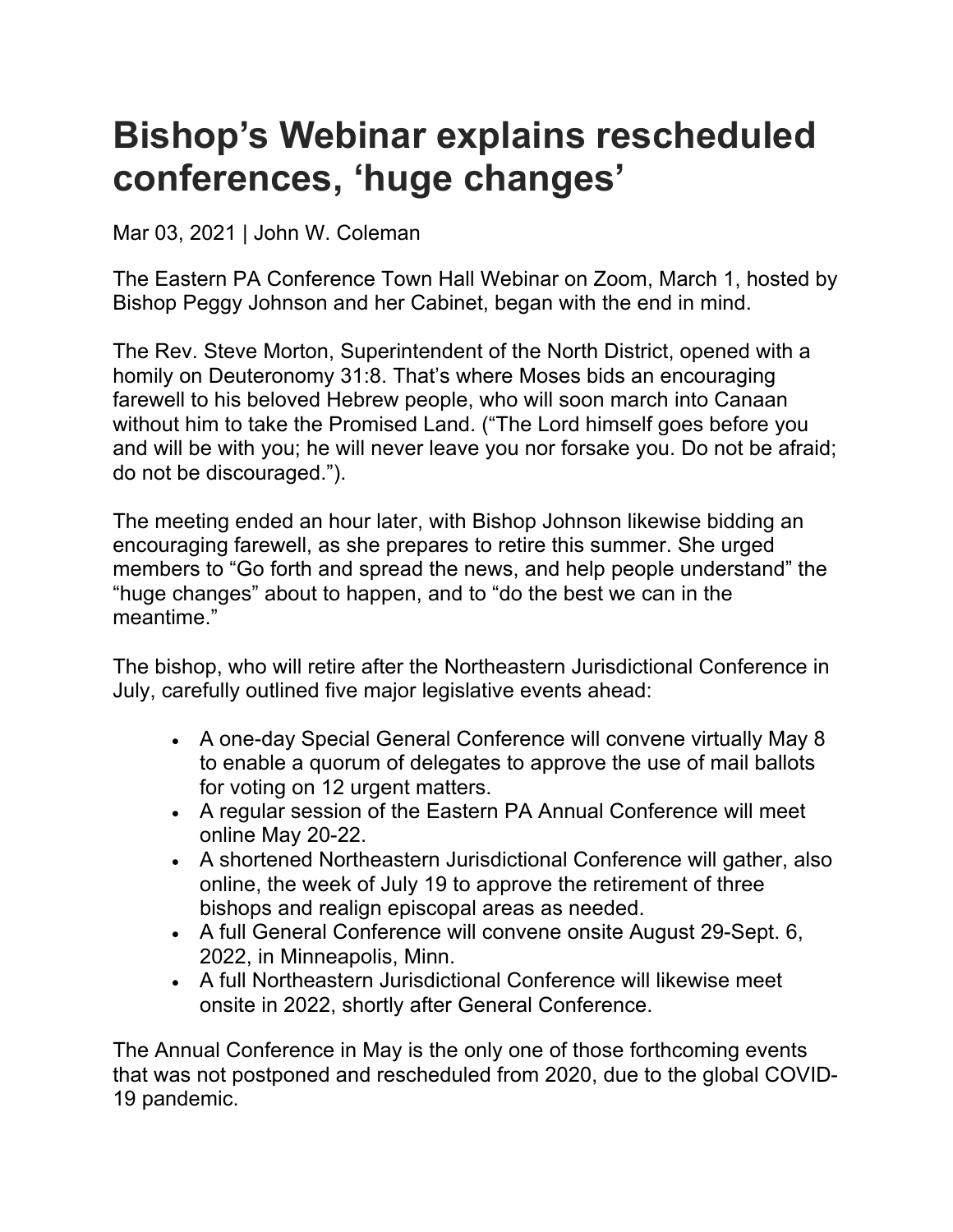"We have been discerning our future for a long time," said the Rev. Bumkoo Chung, West District Superintendent, in his opening prayer. "But we put our trust in you, Lord, because we believe that your plan is better than our plans."

## **Postponement of 2020 General Conference**

Bishop Johnson gave valid reasons for the second postponement of the 2020 General Conference:

- The continuing effects of the Coronavirus and the health hazard of large crowds gathering in one place.
- The international challenges with COVID, testing required for air travel, and visa uncertainties.
- The justice issue of full inclusion of our international delegates (who compose 44% of the global lawmaking body) if they are not able to come due to the complications of the virus.

The online Special Session May 8—which will be livestreamed for public viewing—will require only a 50% quorum (431 delegates) and a two-thirds vote to suspend its rules and allow for mail-ballot voting—up or down with no debate—on 12 Disciplinary measures. Those measures are necessary for ongoing denominational operations. The votes will be cast by paper ballots and will become effective when returned results are announced by July 13.

Delegates elected to the postponed 2020 General Conference will be allowed to proceed with their representation in 2021 and 2022. Eastern PA's delegates were elected in June 2019 at the last onsite session of Annual Conference. *See the updated list of delegates*.

Bishop Johnson explained the Commission on General Conference's decision to delay the full, in-person global assembly and its obligation to "ensure full participation of all General Conference delegates. (*Discipline*, para 511.4)"

The commission's "Technology Study Team" determined that an online session was not feasible, given the variations of connectivity, electricity, translation, and 24 time zones across our global church. Full participation could not be guaranteed; so the paper option and a very limited agenda was decided by the commission.

The Rev. Joseph DiPaolo, a member of that commission since 2016, further explained its reasoning and joined Bishop Johnson is addressing questions.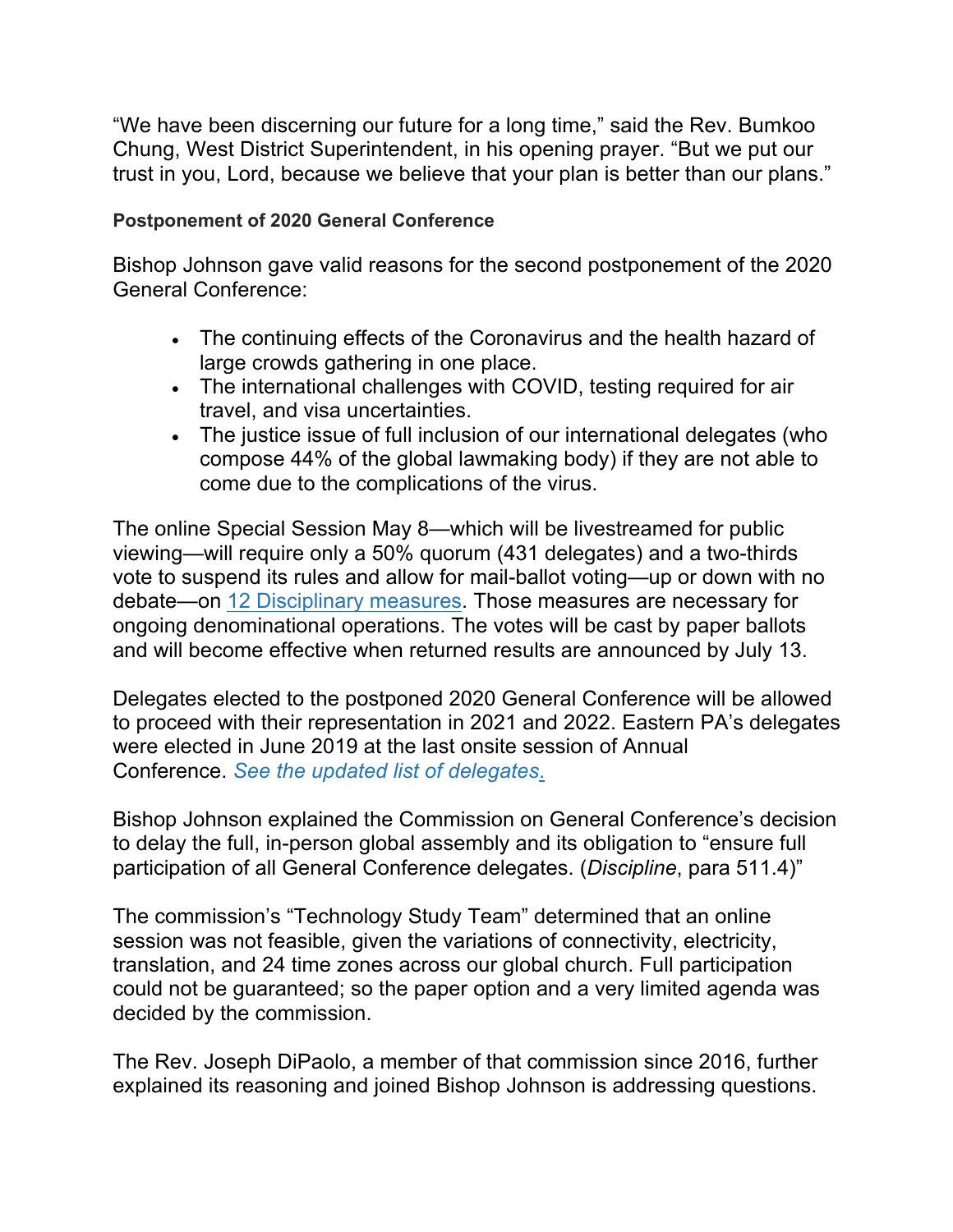He said most commission members wanted to proceed with the conference but recognized that they could not.

Among the few questions asked were several about the Protocol of Reconciliation and Grace through Separation, the joint proposal for denominational division that has the widest support. At least two persons asked if it could not be voted on prior to the full General Conference in 2022. And several members asked about the financial provisions of the negotiated proposal.

"It is the widespread belief that the delicate deliberations around issues of separation, which inevitably will involve extensive debate and amendments, cannot be conducted with integrity and full participation of each delegate in an online format," the bishop reported. "It will need to wait until the next in-person General Conference in 2022.

## **Eastern PA Annual Conference Plans**



The Rev. Dawn Taylor-Storm, Connectional Ministries Director, reviewed plans for the online Annual Conference—our second—May 20-22, including an appeal for legislative resolutions to be few in number to limit the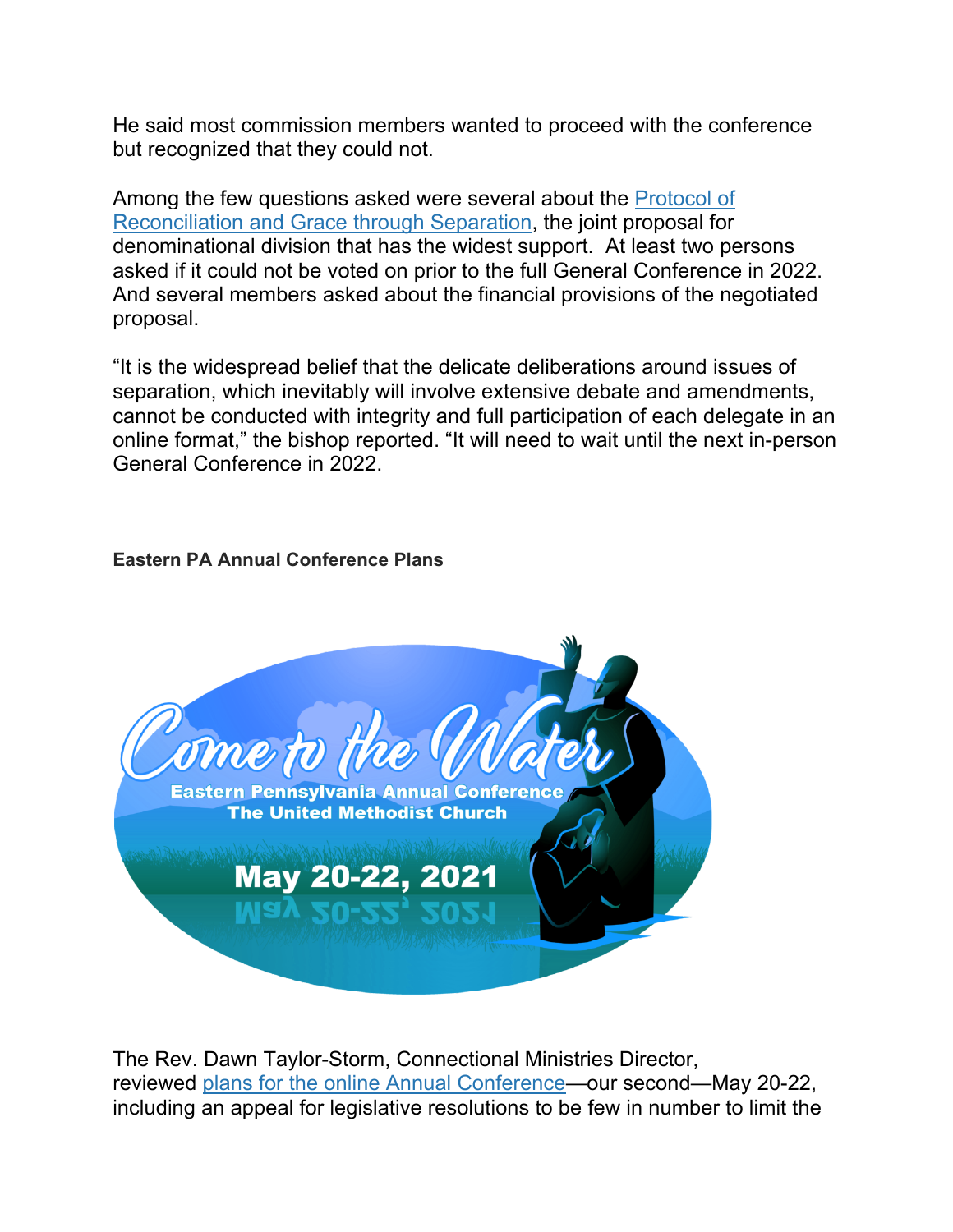need for amendments and debate during the abbreviated session. The deadline for resolutions is March 5. All acceptable resolutions will be made available online for feedback comments and "friendly suggestions." Then they may then be modified and resubmitted by the presenter by April 2.

This year's session will use the Zoom webinar poll function instead of e-Ballot for easier online voting. All voting members must use computers to participate. The Conference will provide satellite locations with computer access for online participation. But there will be no voting by telephone this time. While voting members will participate via Zoom, others may view the session livestreamed on the Conference's Facebook page.

Members to Annual Conference must again vote in advance to suspend the Rules of Order for the online session. They will do so on Sunday, April 18, at a 3 PM online Special Session, followed by separate District Conferences at 4 PM—all of it conducted again on Zoom.



## **Northeastern Jurisdictional Conference plans**

The Northeastern Jurisdictional Conference will also happen virtually for about three days between July 20 and 23. Bishop Johnson, Bishop Jeremiah Park of the Central PA Conference and Bishop Sudarshana Devadhar of the New England Conference will be officially retired.